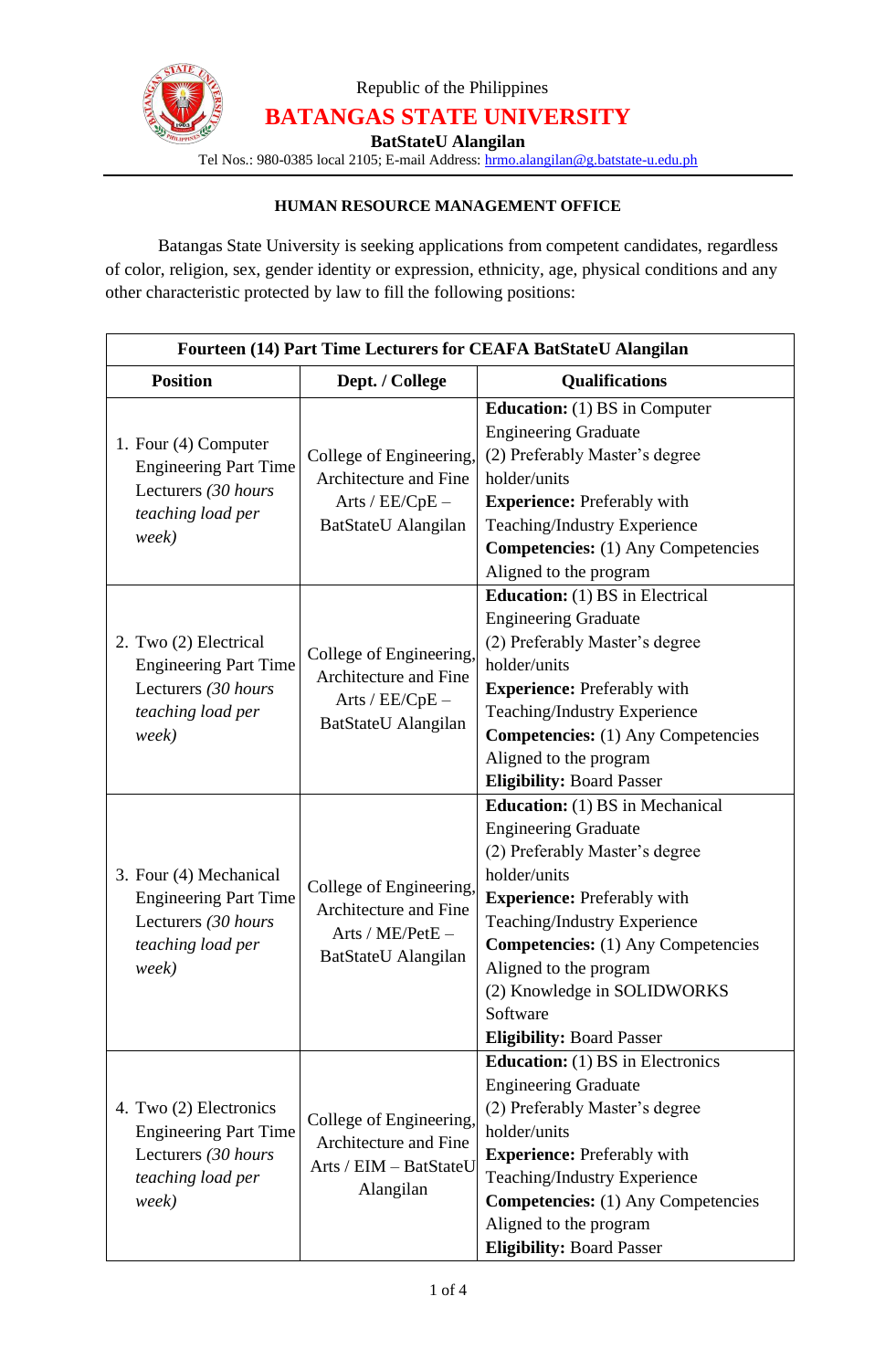

# Republic of the Philippines **BATANGAS STATE UNIVERSITY**

**BatStateU Alangilan**

Tel Nos.: 980-0385 local 2105; E-mail Address: [hrmo.alangilan@g.batstate-u.edu.ph](mailto:hrmo.alangilan@g.batstate-u.edu.ph)

#### **HUMAN RESOURCE MANAGEMENT OFFICE**

|                            |                          | <b>Education:</b> (1) BS in Instrumentation and |
|----------------------------|--------------------------|-------------------------------------------------|
| 5. One $(1)$               |                          | <b>Control Engineering Graduate</b>             |
| Instrumentation and        | College of Engineering,  | (2) Preferably Master's degree                  |
| <b>Control Engineering</b> | Architecture and Fine    | holder/units                                    |
| Part Time Lecturer         | $Arts / EIM - BatStateU$ | <b>Experience:</b> Preferably with              |
| (30 hours teaching         | Alangilan                | Teaching/Industry Experience                    |
| load per week)             |                          | <b>Competencies:</b> (1) Any Competencies       |
|                            |                          | Aligned to the program                          |
|                            |                          | <b>Education:</b> (1) BS in Mechatronics        |
|                            |                          |                                                 |
|                            |                          | <b>Engineering Graduate</b>                     |
| 6. One (1) Mechatronics    | College of Engineering,  | (2) Preferably Master's degree                  |
| <b>Engineering Part</b>    | Architecture and Fine    | holder/units                                    |
| Time Lecturer $(30$        | Arts / EIM - BatStateU   | <b>Experience:</b> Preferably with              |
| hours teaching load        | Alangilan                | Teaching/Industry Experience                    |
| per week)                  |                          | <b>Competencies:</b> (1) Any Competencies       |

#### **\* Salary Grade: Minimum salary rate is P177.63/ hour (subject to change per evaluation results of documents)**

Qualified applicants may send their application requirements listed below at **recruitmentandhiring.alangilan@g.batstate-u.edu.ph** with the subject: **ATTN: Application of (your full name) for (position you are applying for) in (college/ department you're applying in)**. Submission of application is only from **January 31, 2022 to February 10, 2022.**

Requirements:

1. Application Letter with applicant's signature addressed to:

#### **Dr. JESSIE A. MONTALBO**

Chancellor, BatStateU Alangilan

#### Thru: **Engr. SUZETTE M. MERCADO**

Head, HRMO Alangilan

*(Please include in your letter the college and/or department you are applying in.)*

- 2. Updated Curriculum Vitae/Resume
- 3. Fully accomplished Personal Data Sheet (with recent passport-sized picture (CS Form No. 212, Revised 2017) which can be downloaded at [www.csc.gov.ph;](http://www.csc.gov.ph/)
- 4. Scanned copy of certificate of eligibility/rating/license;
- 5. Scanned copy of Transcript of Records;
- 6. Scanned copy of Diploma;